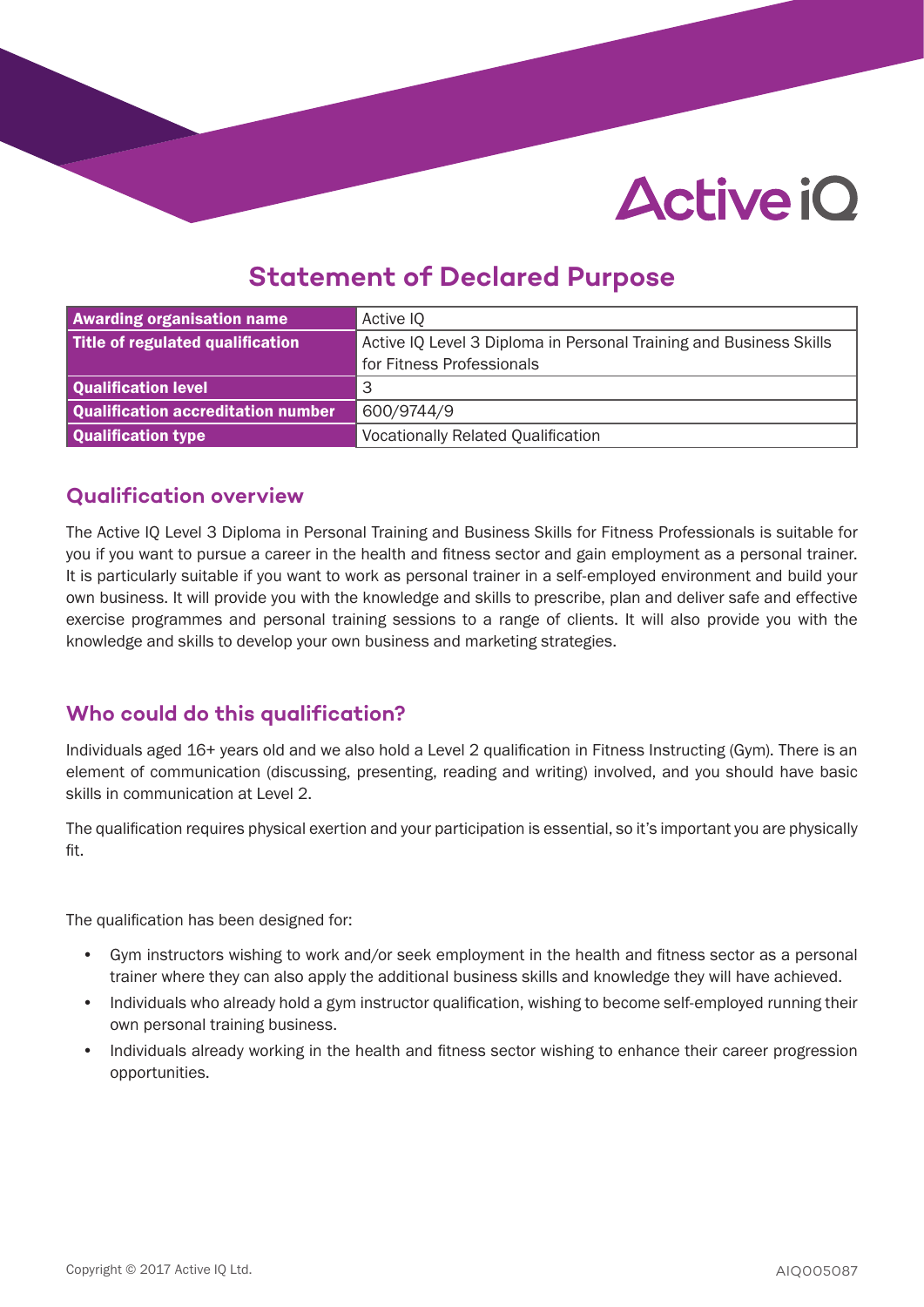### **What does the qualification cover?**

During the qualification learners will cover the following:

- Anatomy and physiology, functional kinesiology and concepts/ components of fitness.
- How to gather and analyse client information using the most accepted techniques.
- How to assess a client's current health and fitness status.
- How to plan and conduct physical activity sessions, within a variety of environments using multiple resources.
- How to perform an effective client consultation and provide strategies for successful behaviour change.
- How to communicate effectively and build successful relationships with your clients and other health care professionals.
- How to manage, evaluate and improve your own performance.
- How to give nutritional advice for physical activity based on a client's needs.
- How to prepare for employment and to set up in business on a self-employed basis.

### **Qualification structure**

To achieve the qualification learners must complete the eight mandatory units (38 credits).

|    | <b>Unit</b>                                                                    | <b>Unit</b><br>accreditation<br>number | <b>Level</b>   | <b>Credits</b> |
|----|--------------------------------------------------------------------------------|----------------------------------------|----------------|----------------|
| 1. | Anatomy and physiology for exercise and health                                 | A/600/9051                             | 3              | 6              |
| 2. | Applying the principles of nutrition and physical activity                     | L/600/9054                             | 3              | 6              |
| 3. | Know how to support clients who take part in exercise and<br>physical activity | M/600/9015                             | $\overline{2}$ | 2              |
| 4. | Health, safety and welfare in a fitness environment                            | T/600/9016                             | $\overline{2}$ | $\overline{2}$ |
| 5. | Principles of exercise, fitness and health                                     | A/600/9017                             | $\overline{2}$ | 4              |
| 6. | Programming personal training with clients                                     | F/600/9052                             | 3              |                |
| 7. | Delivering personal training sessions                                          | J/600/9053                             | 3              | 9              |
| 8. | Improving your business skills                                                 | F/503/1798                             | 3              | 2              |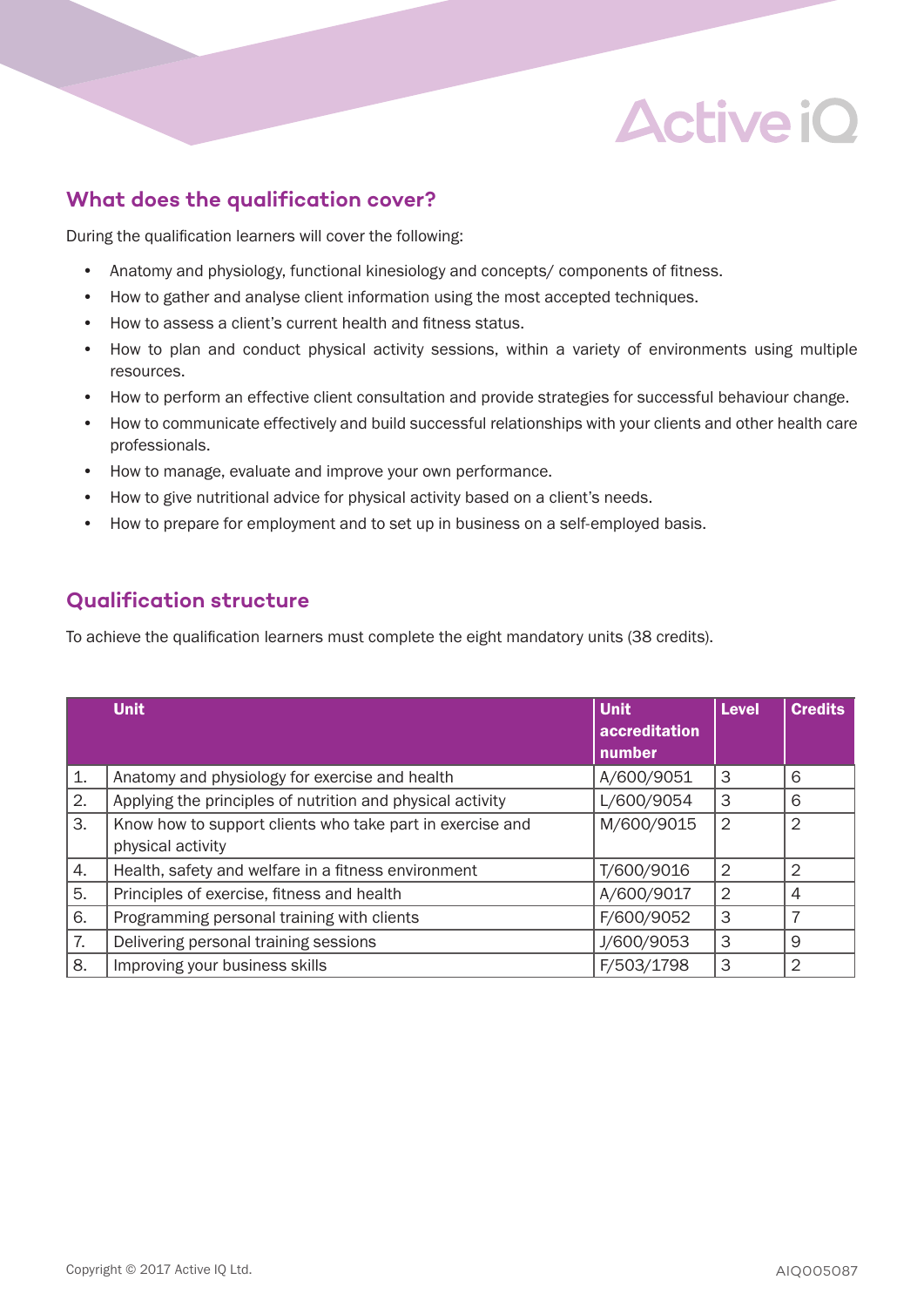### **Will the qualification support progression to further learning, and, if so, what?**

The qualification is designed to offer entry to employment; however, learners can also progress onto the following qualifications and apprenticeship framework:

- Level 3 Diploma in Exercise Referral.
- Level 3 NVQ Diploma in Personal Training.
- Active IQ Level 3 Diploma in Instructing Pilates Matwork.
- Active IQ Level 3 Diploma in Teaching Yoga.
- Level 3 Diploma in Sports Massage Therapy.
- Level 4 Certificate in Advanced Fitness Instructing.
- Level 4 Certificate in Strength and Conditioning.
- Advanced Apprenticeship in Exercise and Fitness.

#### **Is this qualification available as an apprenticeship?**

Yes, this qualification is available in the following apprenticeship framework:

• Advanced Exercise and Fitness

### **Is this qualification eligible for an Advanced Learner Loan?**

Yes, this qualification is available within the Advanced Learner Loan catalogue, information on which can be found by following the link below:

https://www.gov.uk/government/publications/advanced-learner-loans-qualifications-catalogue